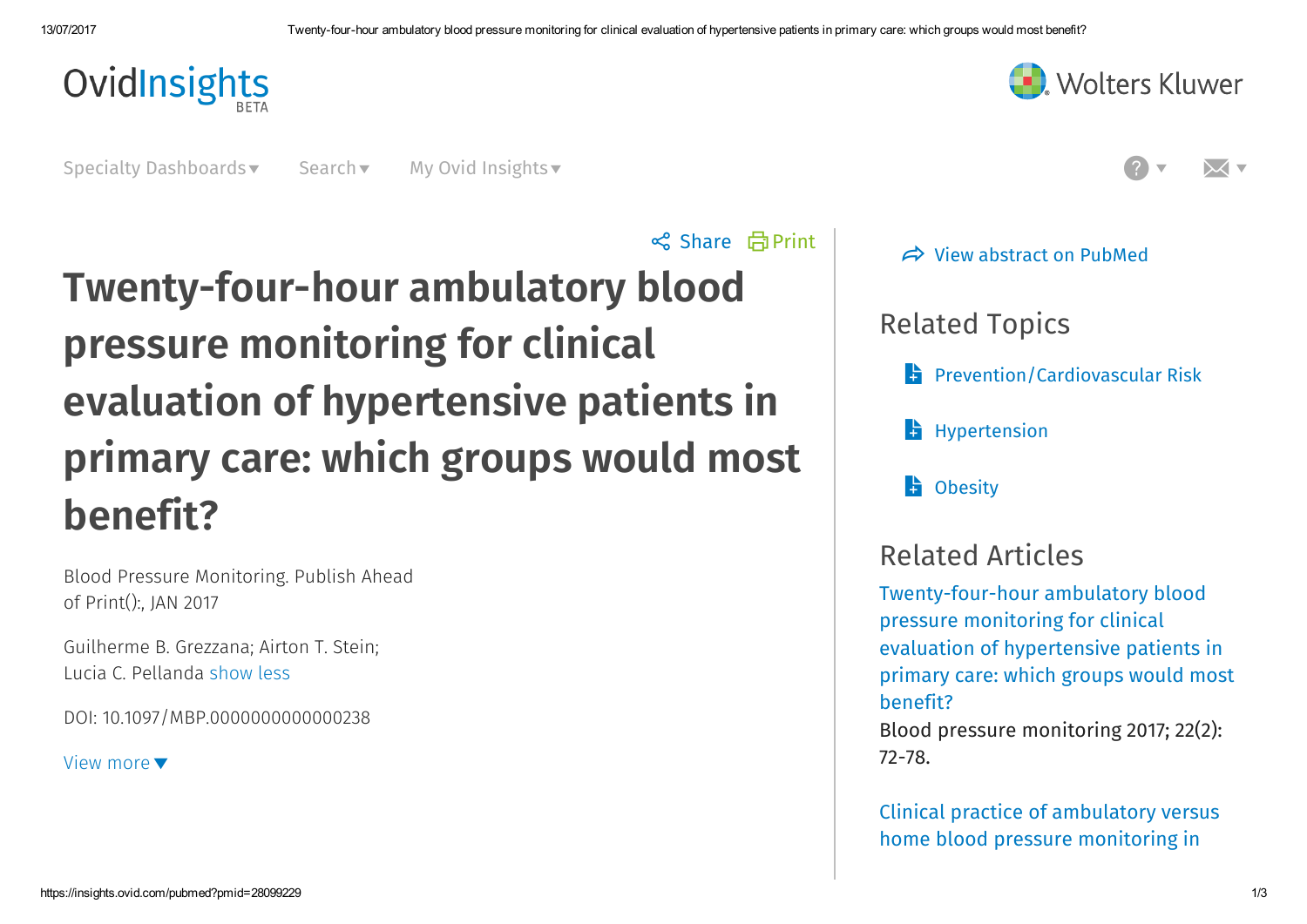Check Ovid for [access](https://ovidsp.ovid.com/ovidweb.cgi?T=JS&CSC=Y&NEWS=N&PAGE=fulltext&AN=00126097-900000000-99577&LSLINK=80&D=ovft&CHANNEL=PubMed) View on [Journal](https://journals.lww.com/bpmonitoring/fulltext/10.1097/MBP.0000000000000238) Site

## Abstract

### **Background**

Arterial hypertension is an important risk factor for cardiovascular outcomes. Blood pressure (BP) control levels remain largely out of target among primary healthcare (PHC) patients. Twenty-four-hour ambulatory blood pressure monitoring (ABPM) may contribute toward the identification of cardiovascular risk groups.

## **Objective**

To assess concordance between conventional office BP measurements and 24-h ABPM of hypertension control in cardiovascular risk groups of PHC hypertensive patients.

### Patients and methods

A cross-sectional study with 569 hypertensive patients was carried out. The evaluation of BP was performed by a PHC doctor, and the 24-h ABPM was performed by a different and blinded provider. The therapeutic targets for BP followed the guidance of The Eighth Joint National Committee, the Brazilian guideline, and the 2013 European Society of Hypertension. Considering the hypertension control therapeutic targets, the guidelines were not similar and were used to evaluate differences in BP value concordances compared with BP standard measurements.

#### **Results**

After a multivariate logistic regression analysis, a conventional BP was used in comparison with ABPM in different cardiovascular risk groups of hypertensive patients. According to the ABPM by European Society of Hypertension guideline, the subgroup of inactive patients (P=0.006), with altered glycemia (P=0.015) and over 30 mg/dl albuminuria (P=0.001), presented discordance among methods. When a conventional BP measurement in comparison with the ABPM results according to the Brazilian ABPM guideline was used, the discordance occurred significantly in inactive (P=0.001) and microalbuminuria more than 30 mg/dl (P=0.022) subgroups. However, in this comparison, a concordance between

[hypertensive](https://insights.ovid.com/pubmed?pmid=26110369) patients. Blood pressure monitoring 2015; 20(6):

303-9.

Validity of clinic blood pressure compared to ambulatory monitoring in [hypertensive](https://insights.ovid.com/pubmed?pmid=25588075) patients in a primary care setting.

Blood pressure 2015; 24(2): 111-8.